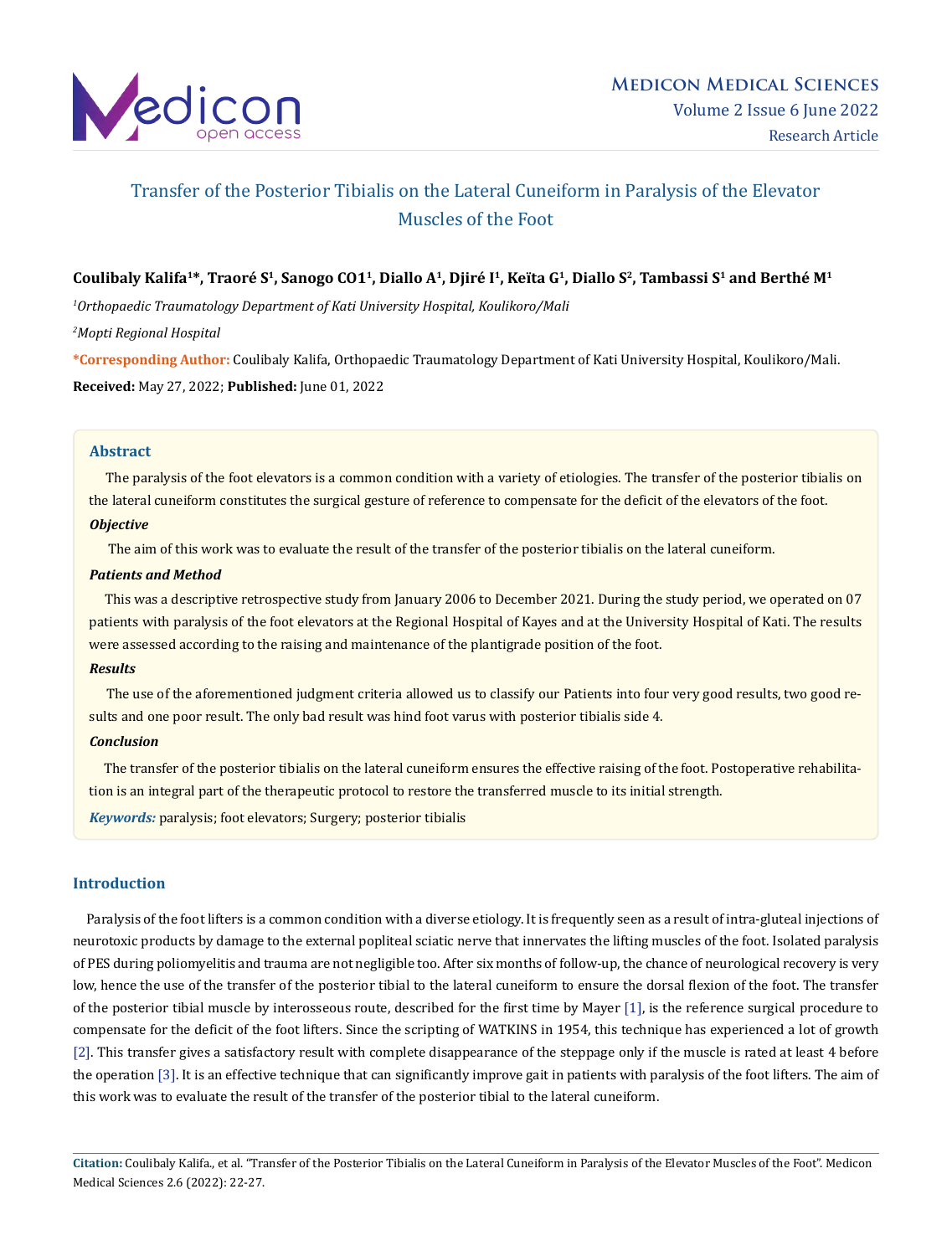# **Patients and Method**

# *Patients*

 This was a descriptive retrospective study from January 2006 to December 2021. During the study period, we operated on 07 patients with paralysis of the foot lifters at Kaye s Regional Hospital and Kati University Hospital. The data carrier was the individual clinical follow-up sheet and the operative protocol register. Only patients whose posterior tibial was rated at least 4 and who were able to benefit from a minimum postoperative follow-up of 6 months were included in this study. The characteristics of the population and the associated surgical procedures are summarized in (Table I).

| <b>Patients</b> | Age<br>(years) | <b>Sex</b> | <b>Side</b>    | <b>Etiology</b>                              | <b>Posterior tibial</b><br>muscle strength<br>before surgery | <b>Time since</b><br>surgery<br>(months) | <b>Associated gestures</b>                         |
|-----------------|----------------|------------|----------------|----------------------------------------------|--------------------------------------------------------------|------------------------------------------|----------------------------------------------------|
| $\mathbf{1}$    | 46             | Male       | gauche         | Trauma                                       | 5                                                            | 66                                       | None                                               |
| $\overline{2}$  | 26             | Male       | gauche         | Intra-gluteal injec-<br>tion of quinine salt | 5                                                            | 66                                       | Postero-internal release<br>and double arthrodesis |
| 3               | 39             | Male       | right          | Intra-gluteal injec-<br>tion of quinine salt | 5                                                            | 48                                       | Postero-internal release<br>and double arthrodesis |
| 4               | 17             | Female     | gauche         | Intra-gluteal injec-<br>tion of quinine salt | 5                                                            | 48                                       | Postero-internal release<br>and double arthrodesis |
| 5               | 07             | Female     | gauche         | Intra-gluteal injec-<br>tion of quinine salt | 4                                                            | 48                                       | Postero-internal release                           |
| 6               | 25             | Male       | right          | Injection<br>intra-fessière                  | $\overline{4}$                                               | 9                                        | None                                               |
| 7               | 22             | Male       | gauche         | Intra-gluteal injec-<br>tion of quinine salt | 4                                                            | 6                                        | Postero-internal release<br>and double arthrodesis |
| Total           | 26,0           | 5H         | 5 <sub>G</sub> | 6 Injections                                 | 4,6                                                          | $41,6$ mois                              |                                                    |
|                 | (AM)           | (71,4%     | $(71, 4\%)$    | (85,7%)                                      | FM moyenne                                                   | (DM)                                     |                                                    |

**Table 1:** Characteristics of the population and associated surgical procedures.

#### *Method*

#### *Therapeutic protocol*

 The surgeries were performed under loco regional anesthesia. The installation was done in supine position; a cushion under the opposite buttock to burp sufficiently outside the limb to operate during the postero-internal incision. After this time the cushion was removed for the rest of the procedure. A pneumatic tourniquet was placed at the root of the limb to be operated. The operator is first placed inside, then outside the limb to be operated. Three incisions were made successively:

### *Postero-internal incision of the leg*

 A 12 cm long erticalincision starting behind the inner malleolus and running along the postero-inner edge of the tibia was made. The tendon of the posterior tibial muscle was located behind the medial malleolus to the cradle tu of the scaphoid where it was disintegrated. Its lacing was done with resorbable mooring wire (slow resorption). The muscular body of the posterior hamstring that engages under the arch of the common flexor of the toes was discovered. In haut the posterior hamstring was disinserted from the common flexor of the toes by protecting the posterior vasculo-nervous bundle. The interosseous partition was discovered.

**Citation:** Coulibaly Kalifa., et al. "Transfer of the Posterior Tibialis on the Lateral Cuneiform in Paralysis of the Elevator Muscles of the Foot". Medicon Medical Sciences 2.6 (2022): 22-27.

 $\overline{23}$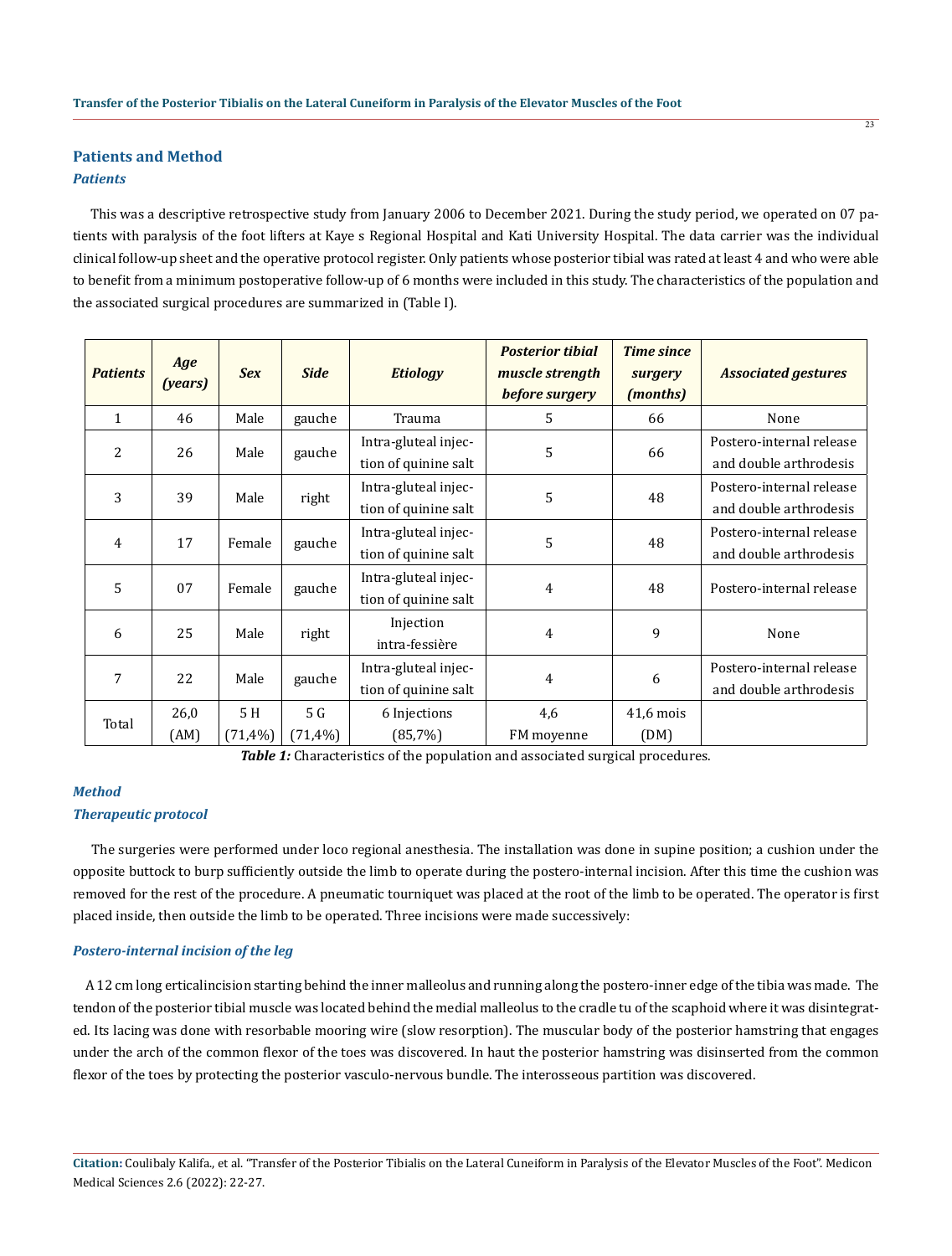

*Figure 1:* Posterior internal leg incision.

#### *Anterior incision of the leg*

 A 10 cm incision was made through one hand over the ankle and two finger crosses outside the tibia crest. The leg fascia was opened protecting the musculocutaneous nerve outside. The common anterior hamstring-extender gap was identified. The anterior vasculo-nervous bundle was discovered just in contact with the interosseous membrane. The anterior hamstring was lifted, thus releasing the interosseous septum. A wide window was made in the interosseous membrane; as high as the skin incision allows by taking care of the anterior tibial package. The posterior tibial muscle had passed through this window and recovered from the anterior incision.



*Figure 2:* Anterior leg incision to recover the posterior tibialis tendon.

#### *Incision on the dorsal side of the foot*

 A 4 cm vertical incision was made on the back of the foot in the axis of the third metatarsal. It begins backwards on a transverse line passing through the tuber of the scaphoid. We freed the dorsal side of the lateral cuneiform by pushing the common extender out and taking care of the musculocutaneous nave. At the square tip, we made a vertically descending path to the sole of the foot through the lateral cuneiform. The upper part of the route was widened to facilitate the passage of the transfer. The tendon of the posterior hamstring was passé in the subcutaneous.

 $\overline{24}$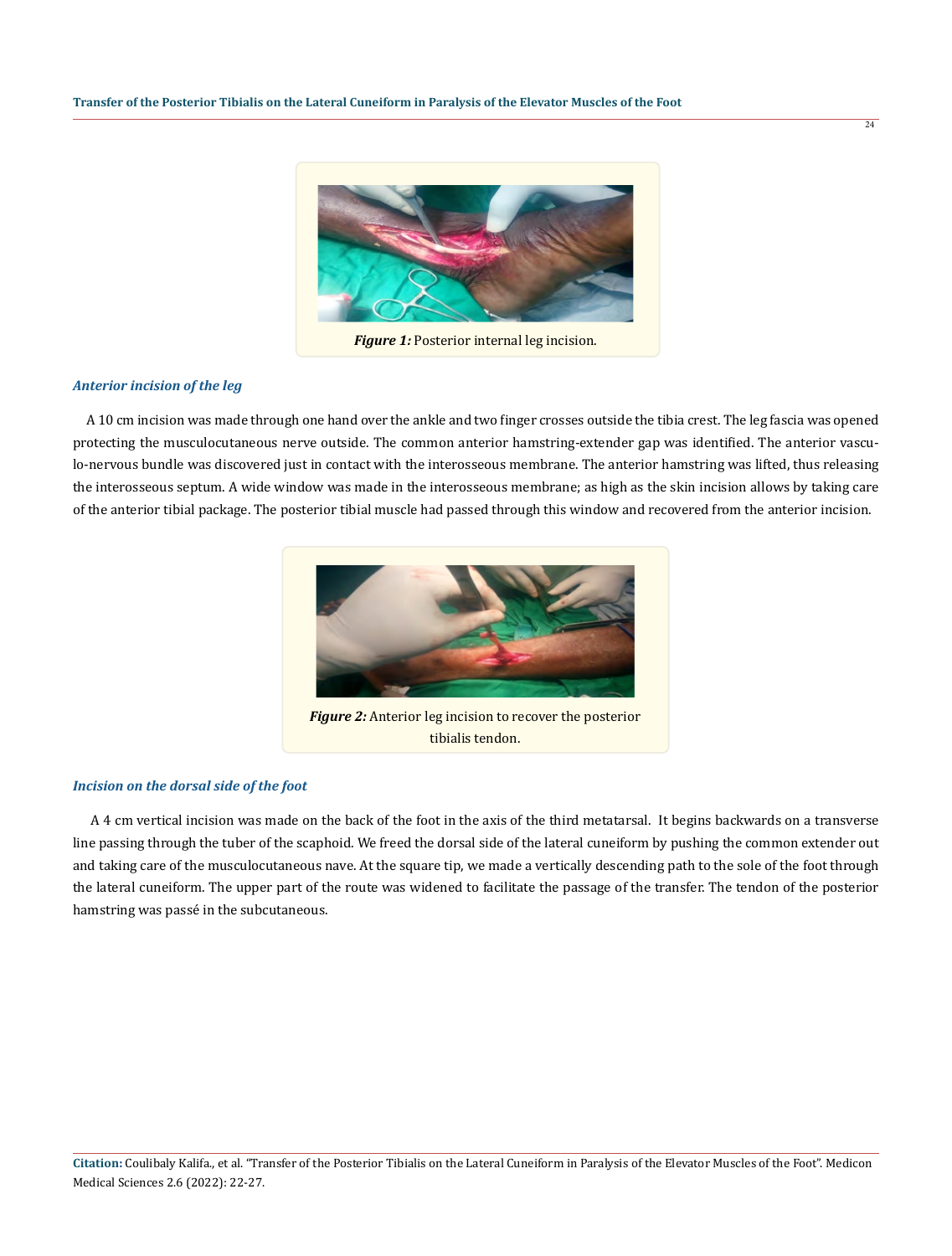

#### *Attachment of the tendon to the sole of the foot*

 Using a straight needle we brought the lacing wires to the sole of the foot by exerting traction on the transfer and carrying the ankle at right angles. The tendon mooring wires were tightened to the plant on a quilted shirt button. The tendon was attached to the capsuloperiosteal flap at the point of penetration on the lateral cuneiform. Hemostasis was carried out after the withers were released. The incisions were closed plan by plane on a suction drain. The latter was placed in the postero-internal wound.



*Figure 4:* Tendon mooring threads tightened at the sole on a quilted shirt button.

#### *Associated gestures*

 The associated gestures were the postero-internal Liberation and double arthrodesis of the hind foot in the inveterate equine varus feet and the postero-internal Liberation in the equine feet. These different gestures and the transfer of the posterior tibial were made at the same time operative. Limb immobilization was prolonged when foot arthrodesis was associated.

#### *Postoperative care*

A boot plastered for six weeks was put in place, the ankle at right angles in slight valgus of the back foot. The suction drain was re-

**Citation:** Coulibaly Kalifa., et al. "Transfer of the Posterior Tibialis on the Lateral Cuneiform in Paralysis of the Elevator Muscles of the Foot". Medicon Medical Sciences 2.6 (2022): 22-27.

 $75$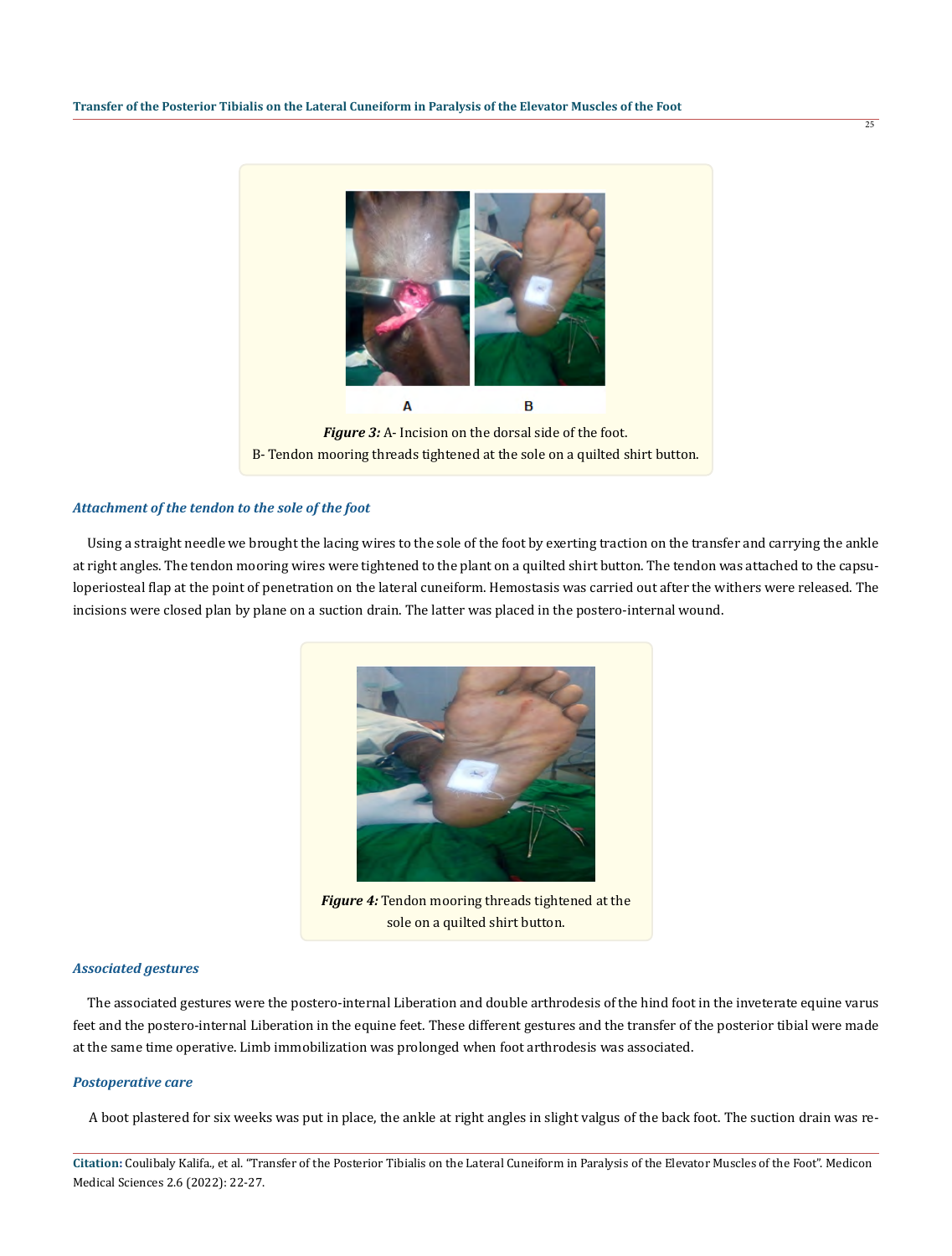moved later at the 72nd hour. A large window was made next to each pile after drying the plaster for the dressings. The suture threads were removed on the 12th day of the procedure. The resumption of walking was allowed with rehabilitation as soon as the plaster was removed.

# *Rehabilitation*

 Rehabilitation is an integral part of the therapeutic protocol. It begins the day after the procedure with isometric contractions of the muscles of the leg and foot. After the removal of the cast and because of the amyotrophy of the transferred muscle, the muscle strength of the latter is decreased. Rehabilitation is immediately started just after the removal of the cast by active and passive movements in the foot. Rehabilitation is spread over six months to restore the transferred muscle to its initial strength.

#### *Evaluation method*

 The results were assessed according to the raising of the foot and the maintenance of the plantigrade position of the foot. We considered as a result:

- *Very good:* plantigrade position of the foot, posterior tibial rated at 5 with total disappearance of the steppage and possibility of walking on the heel.
- *Good:* plantigrade position of the foot, posterior tibial rated at 4, disappearance of the steppage but without possibility of walking on the heel.
- *Bad:* Clubfoot varus with or without equinism, Posterior Tibial rated at 3 at most, important steppage.

### **Results**

 No intraoperative complications were observed. In late postoperative, a significant deformity in varus was observed 3 years later in a child who had paralysis of the foot lifters following intra-gluteal injection. The posterior tibial was sided to 5 in 4 cases and to4 in 3 cases. The protrusion of the transferred tendon was more exaggerated in two cases. Heel walking was possible in 6 out of 7 patients (Fig.5). Stepping has completely disappeared in all our patients. The use of the above outcomes allowed us to classify our Patients into four very good outcomes, two good outcomes and one poor outcome. The only bad result was the varus of the rear foot avec tibial posterior side to 4. It required a poster medial release of the hind foot 2 years after the transfer of the posterior tibial.



*Figure 5:* The result of the transfer after 2 months of the intervention in the 2nd patient: possibility of dorsiflexion and walking on the heel after transfer of the JP.

26